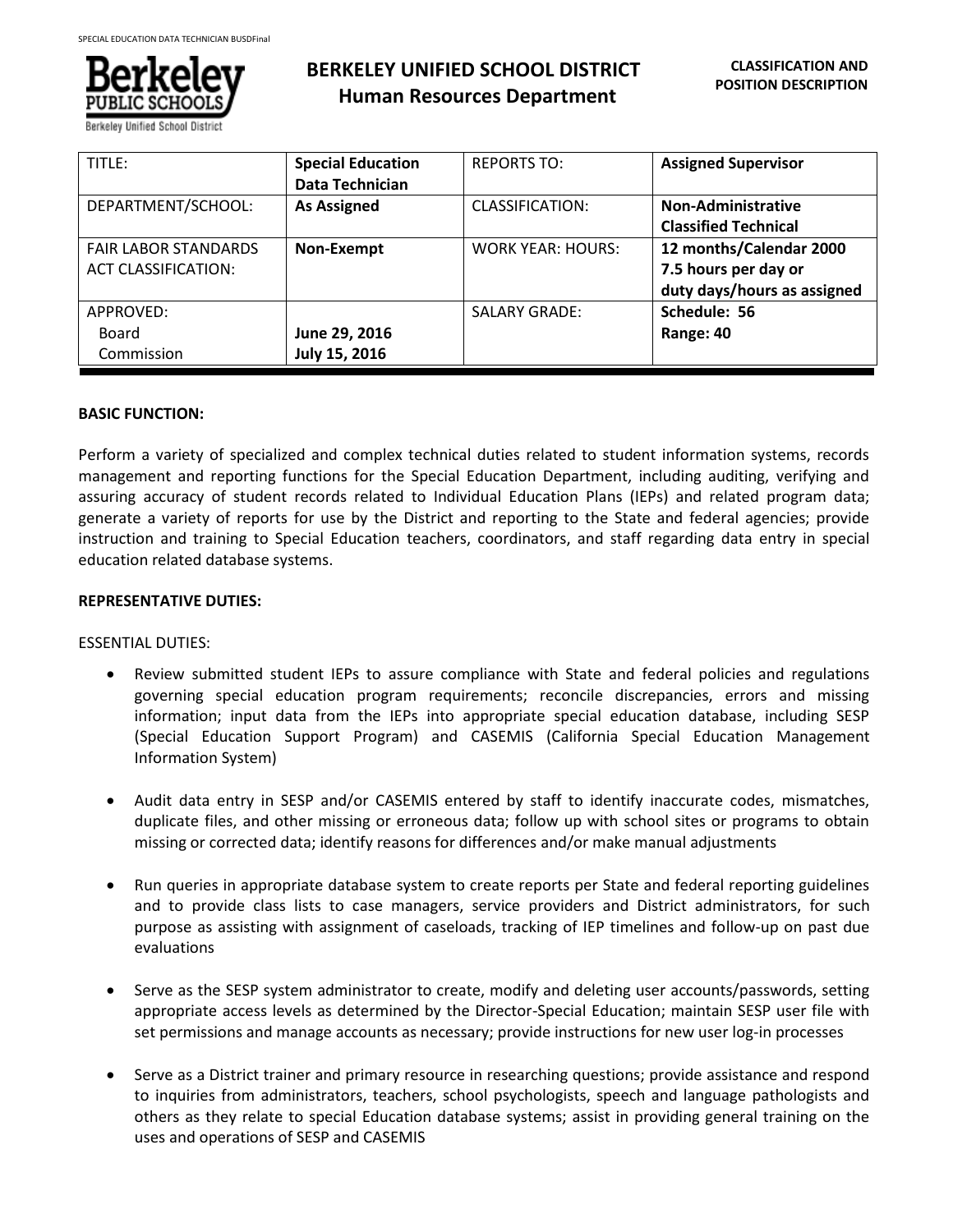- Attend SELPA trainings and maintain current knowledge of legislative and policy changes to assure compliance in areas related to the SELPA; follow guidelines for data entry in CASEMIS to assure District compliance with State and federal special education requirements including applicable laws, codes, regulations and timelines
- Respond to requests for student record information from schools, parents, advocates, attorneys and court subpoenas; compile necessary student record information and send requested information to requestor within established timelines
- Enter student information for special education students into District student information system
- Provide information to the District's testing and assessment department regarding student accommodation needs for testing in adherence to IEP determination and in compliance with State and federal requirements
- Operate a variety of office equipment including a fax machine, copier, printer, computer and assigned software; drive a vehicle to various sites to conduct work

## OTHER DUTIES:

Perform related duties as assigned

#### **KNOWLEDGE AND ABILITIES:**

#### KNOWLEDGE OF:

Rules and regulations related to State IEP reporting mandates and compliance standards Special Education database structures including methods for creating system queries and data verification Basic research techniques, methods and procedures Basic principles of developing and implementing adult training workshops Correct English usage, grammar, spelling and punctuation Operation of a computer and assigned software programs Modern office practices, procedures and equipment Record-keeping techniques Interpersonal skills including tact, patience and courtesy ABILITY TO: Perform a variety of specialized and complex technical duties related to student information systems, records management and reporting functions for the Special Education Department Generate a variety of reports for use by the District and reporting to the State and federal agencies Provide instruction and training to Special Education teachers, coordinators, and staff regarding data entry in special education related database systems Learn and apply rules and regulations involved in assigned program functions Maintain security of confidential materials Analyze situations accurately and adopt an effective course of action

Communicate effectively both orally and in writing

Maintain records and prepare reports

Establish and maintain cooperative and effective working relationships with others

Meet schedules and timelines

Work independently with little direction

Understand and follow oral and written directions